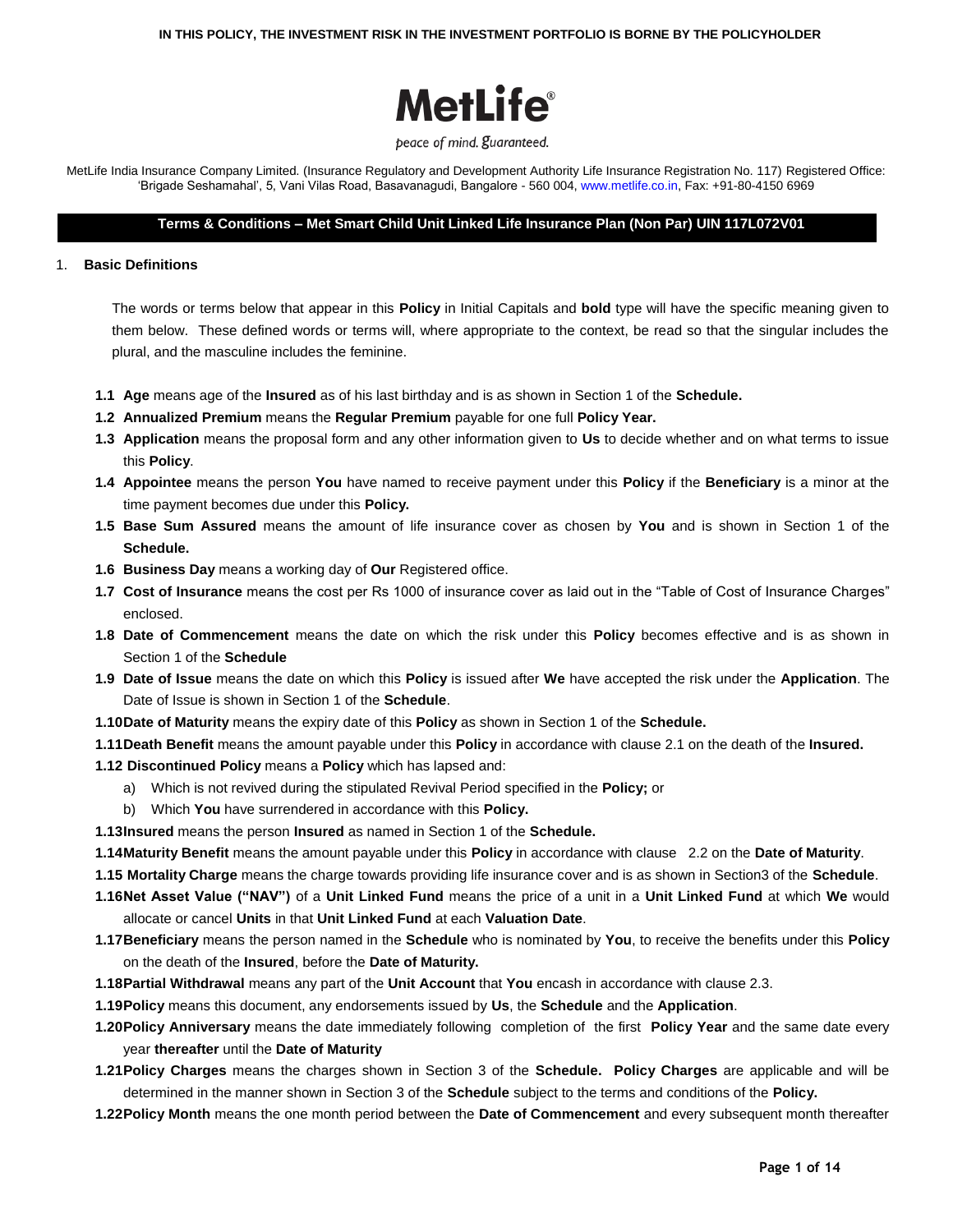until the **Date of Maturity.**

- **1.23Policy Term** means the period between the **Date of Commencement** and the **Date of Maturity**.
- **1.24Policy Year** refers to the one year period between the **Date of Commencement** and every subsequent year thereafter until the **Date of Maturity.**
- **1.25Premium Payment Term** means the period for which the premiums are payable and is as shown in the Section 1 of the **Schedule.**
- **1.26Regular Premium** refers to the amount which **You** must pay at the frequency specified in the **Schedule** for the **Base Sum Assured** during the **Premium Payment Term** and is as shown in Section 1 of the **Schedule.**
- **1.27Regular Premium Fund Value** means the total number of **Units** in the **Regular Premium Unit Account** of this **Policy** multiplied by the **Net Asset Value** as at the **Relevant Date.**
- **1.28Regular Premium Unit Account** means **Your Unit Account** pertaining to the **Regular Premium**.
- **1.29Relevant Date means** :
	- **1.29.1 Our** date of receipt of **Your** written notice/request for switches, **Partial Withdrawal**, surrender or termination of the **Policy** and free-look cancellation.
	- **1.29.2 Our** date of receipt of notice of the death of the **Insured** in the case of a **Death Benefit** claim.
	- **1.29.3** The **Date of Maturity** in the case of a **Maturity Benefit** claim.

The rules in this regard are as follows:

- If the request is received on or before 15.00 hours on a **Business Day**, the corresponding **Valuation Date** is the same **Business Day**.
- If the request is received after 15.00 hours on a **Business Day**, the corresponding **Valuation Date** is the next **Business Day**.
- **1.30Schedule** means the schedule **We** issue along with any annexure, unit statement, tables or endorsements attached to it from time to time
- **1.31Unit Linked Fund** means a separately identifiable investment-linked fund set up and managed by **Us** for the purpose of achieving the objectives of the fund. The **Unit Linked Funds** available under this **Policy** are mentioned in Section 2 of the **Schedule**
- **1.32Unit** means a notional and proportionate part of the **Regular Premium Unit Account** created upon the allocation of **Regular Premium**
- **1.33Unit Account** means the notional account that **We** administer in which **Your Unit**s pertaining to **Regular Premium** are allocated or redeemed.
- **1.34Valuation Date** means the date on which the assets to which a **Unit Linked Fund** is/are referenced, are valued and the date on which **NAV** is determined.
- **1.35We**, **Us** or **Our** means MetLife India Insurance Company Limited.
- **1.36You** or **Your** means the **Policyholder**, as named in Section 1 of the **Schedule**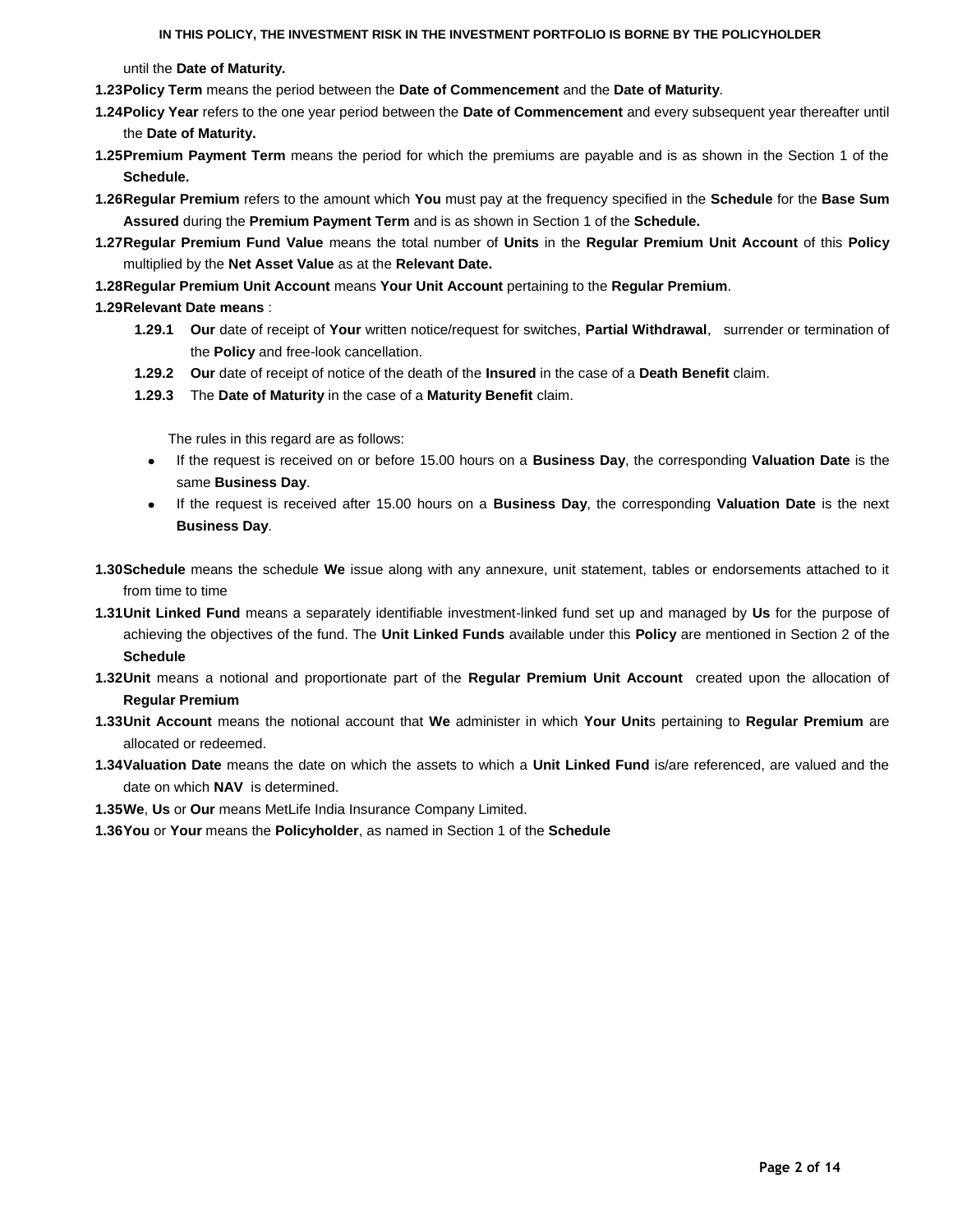### **2. Policy Benefits**

Met Smart Child is the name of the product offered by Us under this **Policy**. It is a non-participating unit linked life insurance plan, which matures on the **Date of Maturity**. **Your Policy** provides the following benefits:

#### **2.1. Death Benefit**

- **2.1.1.** If the **Insured** dies during the **Policy Term** and while the **Policy** is in force, then **We** will pay the **Beneficiary** (or the **Appointee** if the **Beneficiary** is a minor on the date of the **Insured**"s death**)** the higher of
	- a) The **Base Sum Assured** or
	- b) 105% of the total **Regular Premiums** received;
- **2.1.2.** In addition to any amount payable under clause 2.1.1:
	- **2.1.2.1. We** shall continue the **Policy** till the **Date of Maturity.** All **Policy Charges** other than the **Mortality Charges** shall continue to be deducted; and
	- **2.1.2.2. We** shall apply a Premium Waiver Benefit under which an amount equivalent to the future **Regular Premiums** that would otherwise have been payable under the **Policy** for the remainder of the **Premium Payment Term**, will be paid into the **Balancer – II Fund** on every monthly **Policy Anniversary**, following the date of notification of the **Insured"s** death until the end of the **Premium Payment Term**;
	- **2.1.2.3.** On the **Insured"s** death any portion of the **Regular Premium Fund Value** invested in the Flexi Cap Fund, Virtue-II Fund or Multiplier-II Fund will be automatically switched to the Balancer II Fund and will remain invested in the Balancer-II Fund for the remaining **Policy Term.**
	- **2.1.2.4.** The **Regular Premium Fund Value** shall be payable to the **Beneficiary** in lump sum on the **Date of Maturity**.
- **2.1.3.** No switches, premium redirections or **Partial Withdrawals** shall be allowed after the **Insured**"s death
- **2.1.4.** If the **Beneficiary** pre-deceases the **Insured** during the **Policy Term**, then **You** may either:
	- **2.1.4.1.** Continue the **Policy** on the original terms by nominating any of **Your** other children as a Beneficiary; or
	- **2.1.4.2.** Surrender the **Policy** in accordance with clause 3.3.
- **2.1.5.** If the **Beneficiary** dies after the **Insured** but before the completion of the **Policy Term**, then the **Policy** and the Premium Waiver Benefit shall continue until the Date of Maturity upon which the Regular Premium Fund Value will be paid to **Your** legal heirs or legal representatives. No other Beneficiary can be nominated in such circumstances.
- **2.1.6.** If Regular Premium has not been received under the **Policy** and the **Insured** dies before the **Policy** becomes a Discontinued **Policy**, then all overdue **Mortality Charges** and **Policy** Administration Charges shall be deducted from any amount payable under clause 2.1.1.

#### **2.2 Maturity Benefit**

If the **Insured** is alive on the **Date of Maturity** and the **Policy** is in force, then **We** will pay **You** the **Regular Premium Fund Value** as on the **Relevant Date. You** may choose from any of the following Settlement Options to receive the **Maturity Benefit**.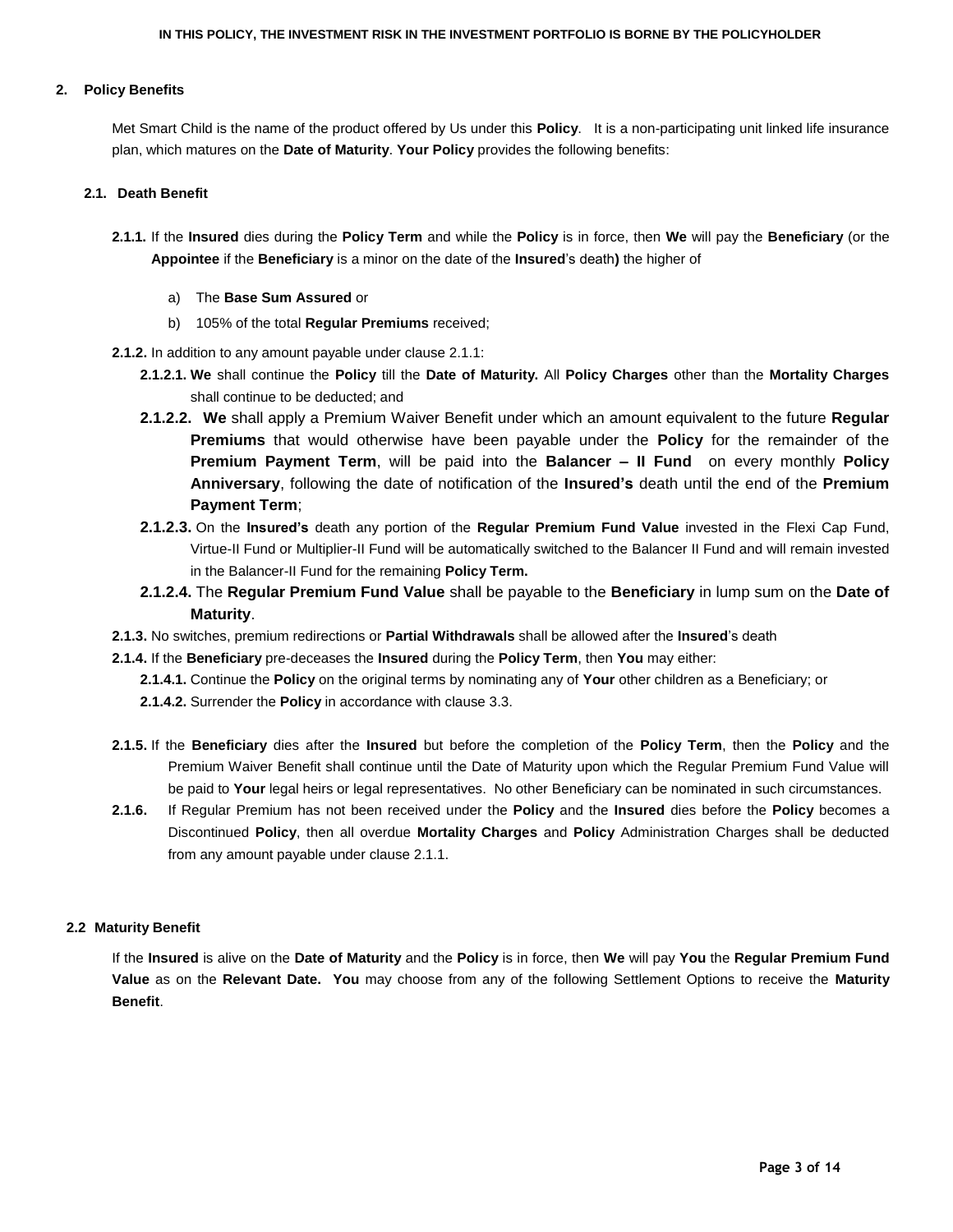## **2.3 Loyalty Additions**

If the **Policy** is in force and all due **Regular Premiums** have been received, then **We** will add a loyalty addition calculated in accordance with the table below to the amount payable on the **Date of Maturity**. This includes all policies continuing upto maturity date after the death of the **Policyholder**

| <b>Loyalty Addition at Date of Maturity</b> |     |       |          |
|---------------------------------------------|-----|-------|----------|
| <b>Policy Term</b>                          | 10  | 15    | 20       |
| % of Average Fund Value                     | N.A | 2.00% | $3.00\%$ |

The **Average Fund Value** will be the average of the **Regular Premium Fund Values** at the end of the last 36 **Policy** months preceding the due date of the Loyalty Addition

## **2.4 Settlement Option**

**You** may exercise any one of the following Settlement Options by giving **Us** written notice at least 90 days before the **Date of Maturity** specifying which of the options **You** wish to exercise along with any information or documentation that **We** request:

- (a) Receive the **Regular Premium Fund Value** as at the **Date of Maturity** in entirety.
- (b) Receive the **Regular Premium Fund Value** as at the **Date of Maturity** in equal installments at the regular intervals specified by **You,** in **Your** notice setting out **Your** Settlement Option, for a period not exceeding 5 calendar years from the **Date of Maturity**.
- (c) Receive a specified portion of the **Regular Fund Value** as at the **Date of Maturity** on the **Date of Maturity** and receive the remainder of the **Regular Fund Value** in equal installments at the regular intervals specified by **You,** in **Your** notice setting out **Your** Settlement Option, for a period not exceeding 5 calendar years from the **Date of Maturity**.

If We do not receive **Your** written notice to exercise a Settlement Option at least 90 days before the Date of Maturity, then **You** will be deemed to have requested to receive **Regular Premium Fund Value** as at the **Date of Maturity** in entirety.

**You** understand and agree that if the Settlement Option (b) or (c) is exercised by **You**, then:

- (a) All investment risks in the investment portfolio shall continue to be borne by **You**;
- (b) The Settlement Option shall be administered in accordance with **Our** rules as applicable from time to time. Currently, the minimum amount for each installment is 5% of the **Regular Premium Fund Value** and the maximum payment frequency is monthly;
- (c) No **Partial Withdrawals** or fund switches shall be allowed after the **Date of Maturity** even if the Settlement Option is in force;
- (d) **You** may terminate the **Policy** at any time when the Settlement Option is in force and **We** will pay the balance of the **Regular Premium Fund Value** as on the date of termination;
- (e) Only the **Fund Management Charges** and the **Policy Administration Charges** specified in the **Schedule** shall be levied when the Settlement Option is in force;

If the **Insured** dies after the **Date of Maturity** but before the end of the term of the Settlement Option, only the balance of the **Regular Premium Fund Value** as on the **Relevant Date** shall be payable and the **Policy** shall immediately and automatically terminate.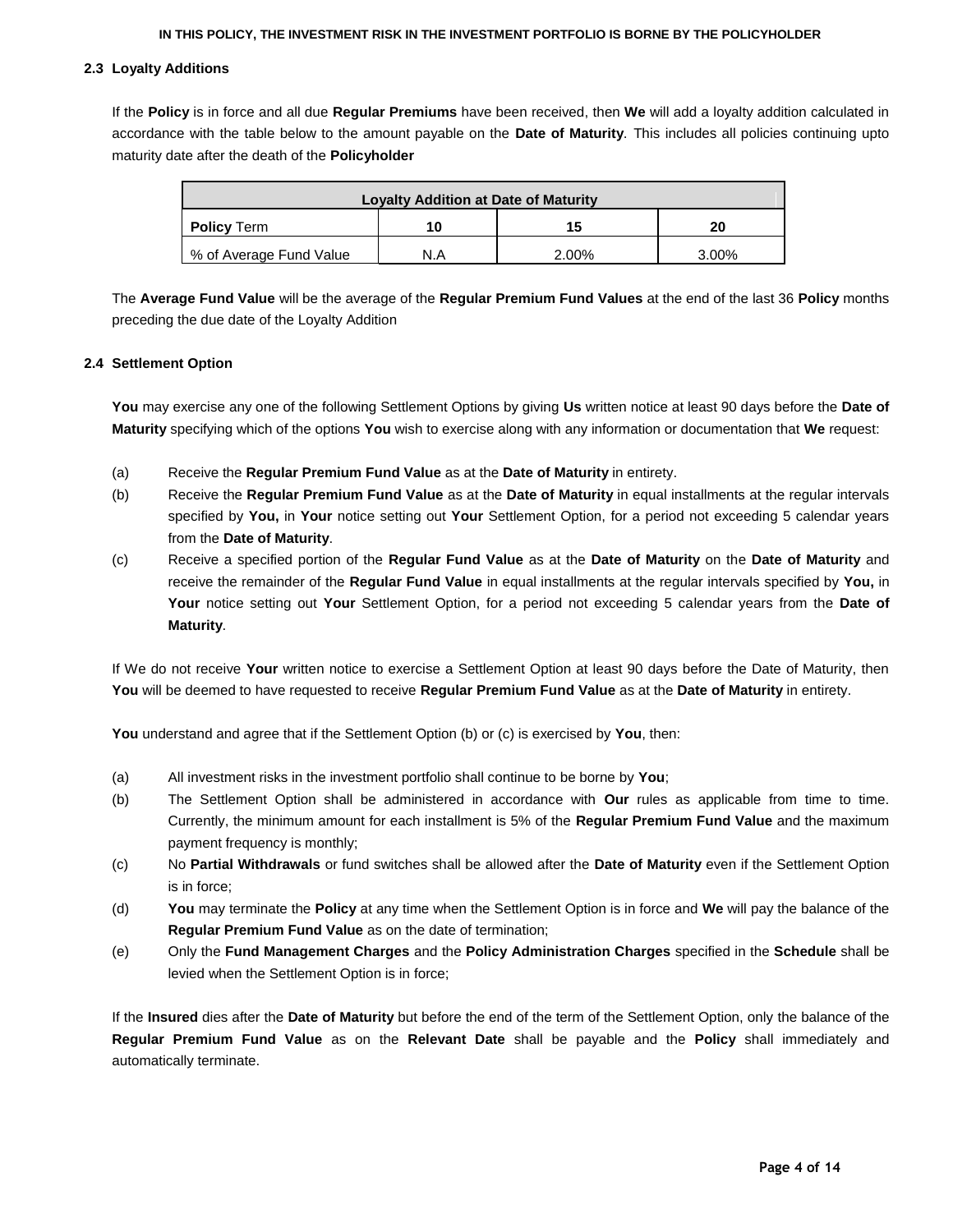## **2.5 Partial Withdrawals**

After the completion of the first 5 **Policy Years** if the **Policy** is in force and all due **Regular Premium** has been received in full, **You** may make a **Partial Withdrawal** by giving **Us** a written request specifying the amount of the proposed **Partial Withdrawal** provided that:

- **2.5.1** The proposed **Partial Withdrawal** amount is not less than Rs.5,000 and should not be more than 10% of the **Regular Premium Fund Value** at the time of the request for the Partial Withdrawal.
- **2.5.2** The **Regular Premium Fund Value** after any **Partial Withdrawal** should not be less than 200% of the first **Policy Year Annualised Premium.**
- **2.5.3** All requests for a **Partial Withdrawal** will be subject to **Our** approval and based on the rules of the applicable **Unit Linked Funds**.
- **2.5.4** Only two (2) **Partial Withdrawals** will be allowed in any **Policy Year**.
- **2.5.5** Only one (1) **Partial Withdrawal** in any **Policy Year** will be free of charge. For any other **Partial Withdrawal** in that **Policy Year**, the **Partial Withdrawal** Charge specified in Section 3 of the **Schedule** shall be applicable.
- **2.5.6** All **Partial Withdrawals** will be effected by cancelling **Units** from the **Regular Premium Unit Account**.

## **2.6 Loans**

No loans are allowed under this **Policy**

## **3. Premium/Sum Assured Provisions**

### **3.1 Regular Premium**

- **3.1.1 You** shall pay the **Regular Premium** in full on the due dates during the **Premium Payment Term**. **Regular Premiums** received before the due date shall be credited to **Your Policy** only on the due date and **You** understand and agree that **You** shall not be entitled to any interest on such **Regular Premium** paid.
- **3.1.2** All taxes cess, surcharge and other levies, whether existing now or introduced in the future, will be levied, as and when applicable, on the premiums or on any charges as applicable, to be paid by **You** or recovered by way of unit deduction.
- **3.1.3. You** may change the fr**e**quency of premium payment by giv**ing Us** written notice**.** The revised frequency shall only be applicable once **We** have approved the same by issuing an endorsement to the **Schedule** and from next monthly **Policy Anniversary.**

## **3.2 Premium Discontinuance**

- **3.2.1** If **We** do not receive the **Regular Premium** due on the due date, then **We** will allow a grace period of 30 days (15 days for **Regular Premium** due on monthly mode). The **Policy** shall remain in force during the grace period and all applicable **Policy** Charges will continue to be deducted.
- **3.2.2** If **You** do not pay the **Regular Premium** due in full during the grace period, then within 15 days from expiry of the grace period, **We** will send **You** a written notice to either:
	- **3.2.2.1** Revive the **Policy**; or
	- **3.2.2.2** Terminate the **Policy** without any risk cover.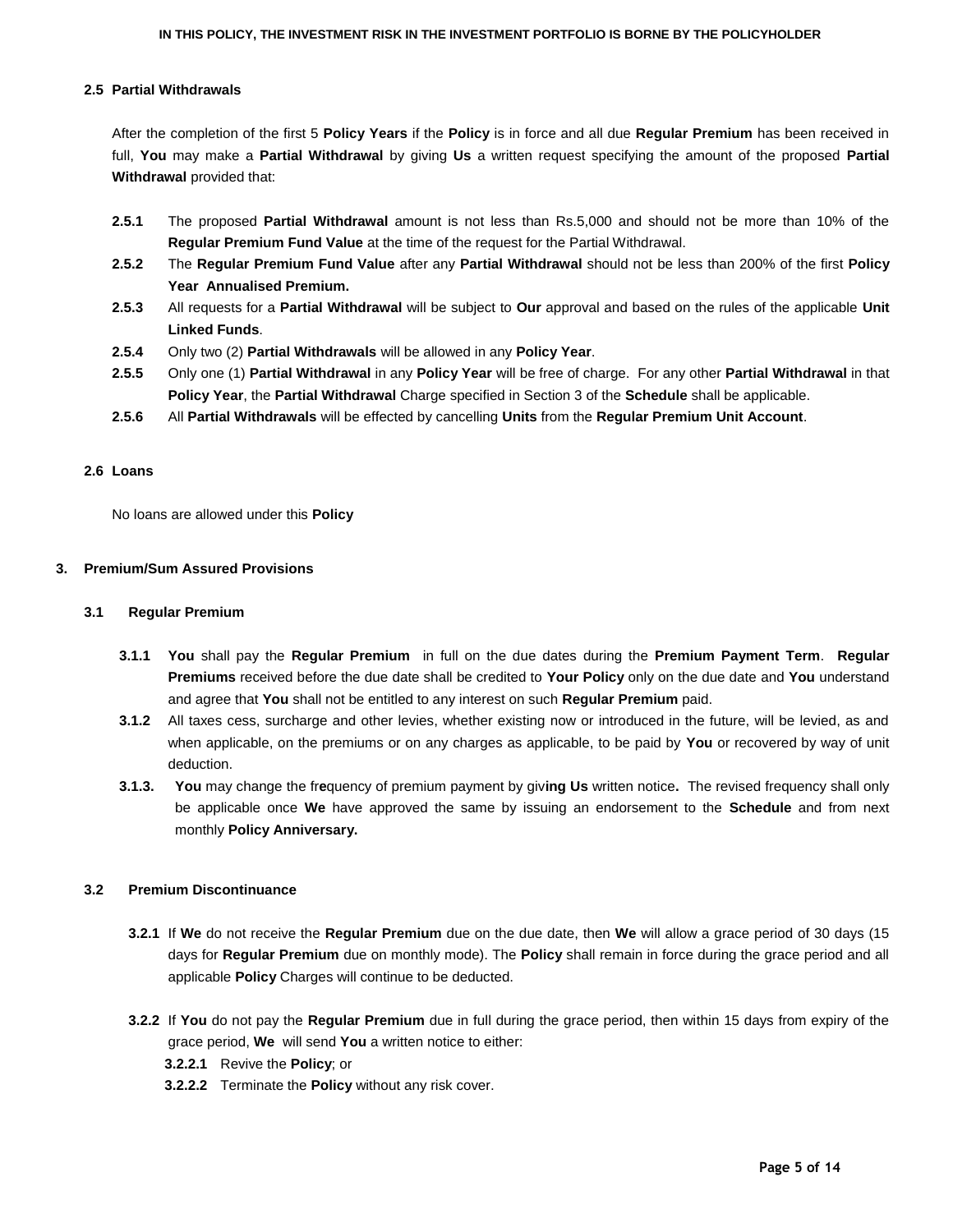- **3.2.3 You** shall give **Us** a written notice of the option chosen in accordance with Section 3.3.2 above within 30 days of the receipt of the notice from **Us**.
- **3.2.4** If **You** choose to revive the **Policy**, then **You** shall:
	- **3.2.4.1** Give **Us** written notice to reinstate the **Policy**
	- **3.2.4.2** Pay in full all the **Regular Premiums** that would have been payable from the date of default to the proposed date of reinstatement and any revival fee which is specified in Section 3 of the **Schedule**.
	- **3.2.4.3** Give **Us** all information and documentation **We** request.

You understand and agree that:

- (a) it is **Our** sole and absolute discretion to reinstate the **Policy** and that there is no obligation on **Us** to reinstate the **Policy** even if **You** have given **Us** all documentation and **We** may restrict the terms upon which **We** may agree to reinstate the **Policy**.
- (b) The reinstatement of the **Policy** shall not take effect until **We** have approved the request and the same has been communicated to **You** in writing.
- **3.2.5** If **You** choose to terminate the **Policy** without risk cover, and 5 **Policy Years** have not yet been completed, the **Regular Premium Fund Value** after deduction of the Discontinuance Charges specified in Section 3 of the **Schedule** will be credited to a Discontinued **Policy** Fund managed by **Us**, and this amount will continue to remain in this fund (with deduction of Fund Management Charges of 0.50%) until the 5<sup>th</sup> Policy Anniversary upon which the **Regular Premium Fund Value** plus interest (at a rate which is at least equal to the interest rate as prevalent on State Bank of India Savings Bank Accounts from time to time during the period the **Policy** proceeds were in the Discontinued **Policy** Fund), shall be payable by means of a cheque or demand draft, to be delivered to **Your** last known address or by any other electronic mode of payment. If the **Insured** dies before the 5th **Policy Anniversary**, the **Regular Premium Fund Value** as on the date the **Policy** became a **Discontinued Policy** plus interest (at a rate which is at least equal to the interest rate as prevalent on State Bank of India Savings Bank Accounts from time to time during the period the **Policy** proceeds were in the Discontinued **Policy** Fund, will be payable).
- **3.2.6** If **You** choose to terminate the **Policy** without risk cover, and 5 **Policy Years** have been completed the **Regular Premium Fund Value** as on the date of termination of the **Policy** will be payable.
- **3.2.7** If **We** do not receive notice from **You** of the option chosen under Section 3.3.2, then the option at Section 3.3.2.2 will be deemed to have been chosen.
- **3.2.8** If the **Policy** becomes a **Discontinued Policy** after the **Regular Premium** for at least the first 5 **Policy Years** has been received and if the **Regular Premium Fund Value** becomes 120% of the **Annualised Premium** after the expiry of the grace period, then the **Policy** will automatically terminate and the **Regular Premium Fund Value** will be payable.
- **3.2.9** Until the earlier of receipt of **Your** notice under Section 3.3.3 or till the expiry of the notice period of 30 days the **Policy** will be deemed to be in force with the risk cover on the life of the **Insured** and all applicable **Policy** Charges will continue to be deducted from the **Regular Premium Fund Value.**
- **3.2.10** If **Your Policy** has become a Discontinued **Policy**, **You** may reinstate/revive **Your Policy** within the earlier of a period of two years from the date of discontinuance of **Your Policy** and the expiry of the lock-in period of 5 years from **Date of Commencement (Revival Period)**.
- **3.2.11**The reinstatement of the **Policy** and the terms on which it is reinstated will be in **Our** sole and absolute discretion. **We** shall not reinstate the **Policy**, unless:
	- **3.2.11.1 You** have given written notice to **Us** of **Your** intention to reinstate at least 7 days before the end of the2 year period from the date of discontinuance or expiry of the lock in period of 5 years from the **Date of Commencement** whichever is earlier.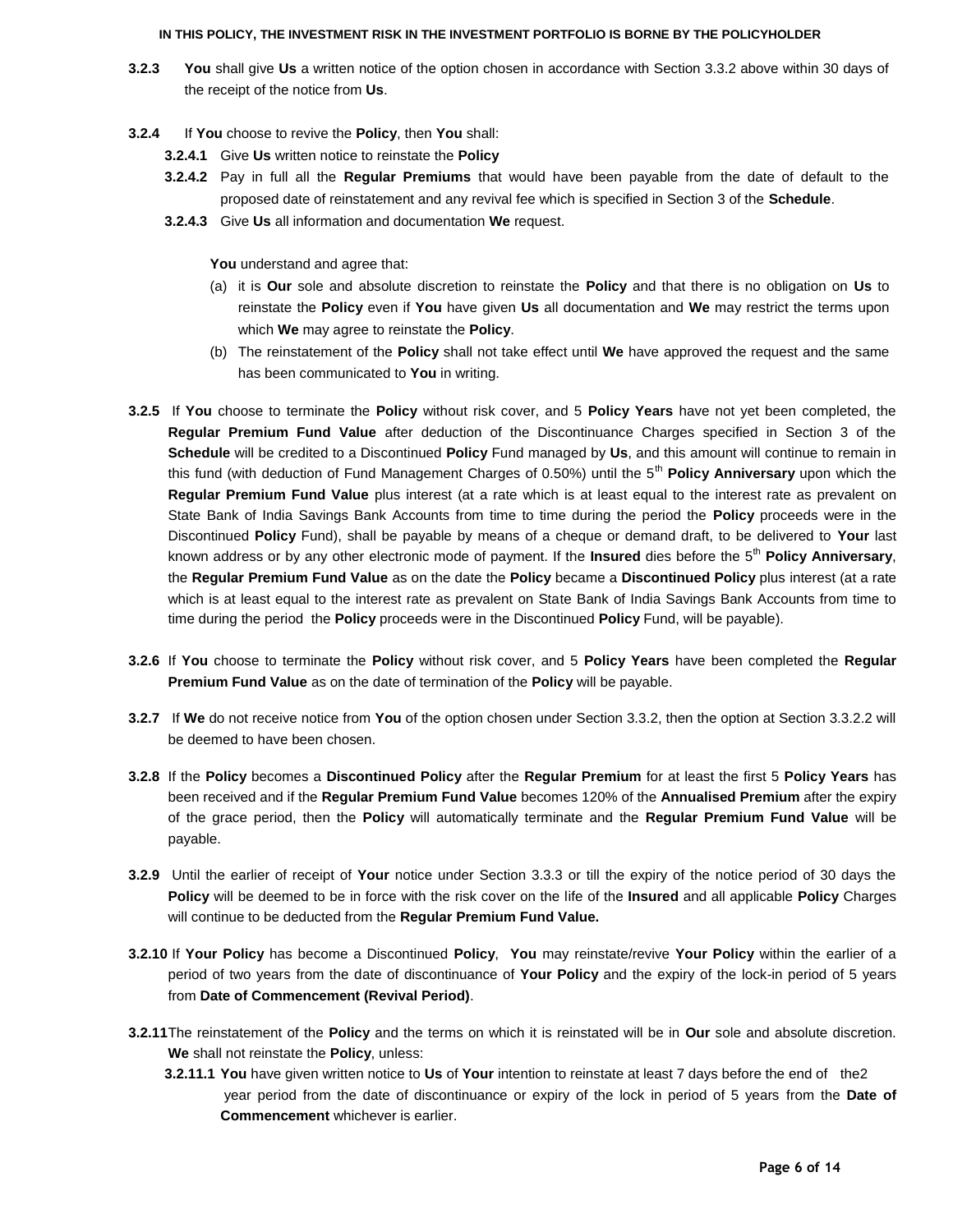- **3.2.11.2 You** meet **Our** underwriting requirements, at the time of reinstatement and
- **3.2.11.3 You** provide **Us** with all the information and documentation that **We** may seek for the purposes of reinstatement; and
- **3.2.11.4 You** have agreed to such terms that **We** may seek or impose as a condition of reinstatement; and
- **3.2.11.5 You** have paid all unpaid **Regular Premium** due between the date of default to the proposed date of reinstatement; and
- **3.2.11.6 You** agree to the deduction of applicable **Policy Charges**; and
- **3.2.11.7 You** agree that any reinstatement to which **We** consent shall only be effective from the date of **Our** written endorsement of reinstatement.
- **3.2.12** If We accept **Your** application to revive **Your** Discontinued **Policy** then, the Discontinuance Charges which were deducted from the **Regular Premium Fund Value**, before switching the same into the Discontinued **Policy** Fund, will be credited back to the **Regular Premium Unit Account** along with the **Regular Premium Fund Value** in the **Discontinued Policy** Fund as on the date of reinstatement, in the same allocation proportion as chosen by **You** and applicable at the time of before the **Policy** became discontinued Policy, at the **NAV** as applicable on the date of such reinstatement.

#### **3.3 Policy Surrender**

- **3.3.1** After the 5th **Policy Anniversary**, **You** may surrender the **Policy** at any time during the **Policy Term** and the **Regular Premium Fund Value** will be payable.
- **3.3.2** Before the completion of the first 5 **Policy Years**, **You** may surrender the **Policy** and the **Regular Premium Fund Value** after deduction of any Discontinuance Charges specified in Section 3 of the **Schedule** will be credited to a Discontinued **Policy** Fund managed by **Us**, and this amount will continue to remain in this fund (subject to deduction of Fund Management Charges of 0.50%p.a.) until the commencement of the 6<sup>th</sup> Policy Year upon which the **Regular Premium Fund Value** as on the date the **Policy** was discontinued plus interest (at a rate which is at least equal to the rate as prevalent on State Bank of India Savings Bank Accounts from time to time during the period the **Policy** proceeds were in the Discontinued **Policy** Fund, will be payable).
- **3.3.3** In circumstances that **We** may determine as being exceptional, **We** may defer the termination/surrender of the **Policy** for a period not exceeding 6 months from the date of receipt of request for termination/surrender of the **Policy**. Examples of such circumstances are:
	- 1. When one or more stock exchanges which provide a basis for valuation for a substantial portion of the assets of the fund are closed other than for ordinary holidays.
	- 2. When, as a result of political, economic, monetary or any circumstances that are out of **Our** control, the disposal of the assets of the **Unit-Linked Fund** are not reasonable or would not in **Our** view be reasonably practicable without being detrimental to the interests of the remaining policyholders invested in the **Unit-Linked Fund(s).**
	- 3. During periods of extreme market volatility, resulting in non-valuation of funds, during which termination of the **Policy** would, in **Our** opinion, be detrimental to the interests of the existing policyholders invested in the **Unit-Linked Fund.**
	- 4. In case of natural calamities, strikes, war, civil unrest, riots and bandhs;
	- 5. In the event of any circumstance of force majeure or disaster that affects **Our** normal functioning.

## **3.4 Premium Redirection**

All **Regular Premiums** received will be allocated to the **Unit Linked Funds** specified in the **Schedule** in the proportion specified in the **Schedule**. **You** may change the premium allocation proportion once every **Policy Year** free of charge. Any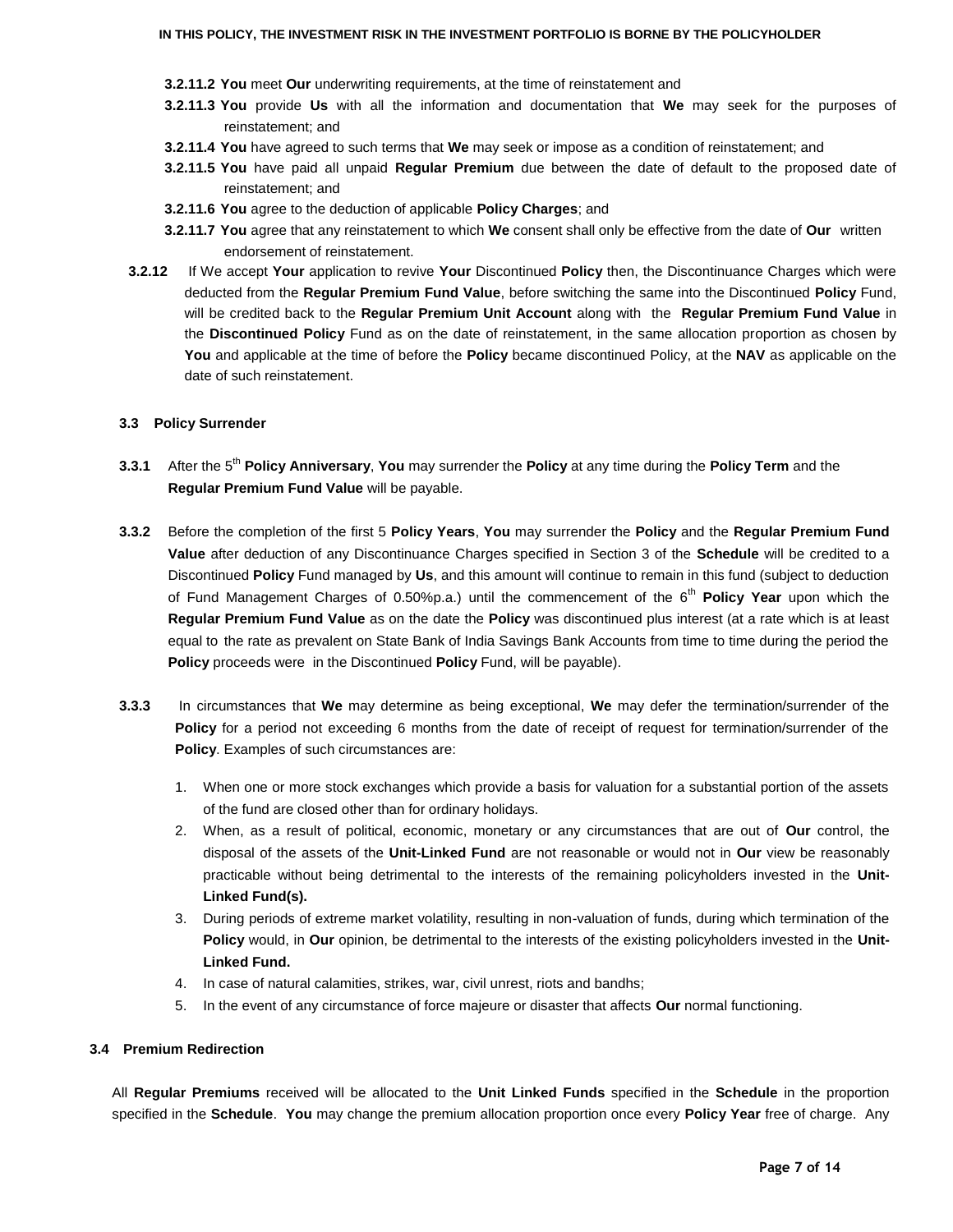subsequent changes in a **Policy Year** will attract the Miscellaneous Charge specified in Section 3 of the **Schedule**. Any change **You** make to the premium allocation proportion must comply with the applicable rules of the **Unit Linked Funds**, if any, and will only be processed if (a) the sum of the proposed proportionate allocations is equal to one hundred percent (100%); and (b) the proposed allocation proportion for any one Unit Linked Fund is at least twenty percent (20%) of the Regular Premium.

### **3.5 Increase/Decrease in premiums & Increase /Decrease In Sum Assured**

**3.5.1 You** are not allowed to change the **Regular Premiums** or the **Base Sum Assured** under this **Policy**.

## **4. Fund Provisions**

## **4.1Unit Allocation**

The **Regular Premium** net of allocation charges will be allocated to the **Unit Linked Funds** in the proportion specified in the **Schedule** provided that the minimum amount allocated to any **Unit Linked Fund** shall be 20% of the **Regular Premium**  subject to applicable rules, if any, of that **Unit Linked Fund**.

The **Regular Premium** net of allocation charges will be used to buy **Unit**s in the chosen **Unit Linked Funds** by using the **Net Asset Value** calculated in accordance with in Section 4.4 below provided that:

- **4.1.1** If the **Regular Premium** is received by local cheque/DD (payable at par where the premium is received) on or before 15:00 hours on a **Business Day**, the **Valuation Date** will be the same **Business Day**.
- **4.1.2** If the **Regular Premium** is received by local cheque/DD (payable at par where the premium is received) after 15:00 hours on a **Business Day**, the **Valuation Date** will be the next **Business Day**.
- **4.1.3** If the **Regular Premium** is received by any other authorized mode, the **Valuation Date** will be the **Business Day**  on which the payment is realised.
- **4.1.4** If no valuation is undertaken on a **Business Day**, then the **Valuation Date** will be the date when the next valuation is done. **Regular Premium** received prior to the due date will be allocated to the chosen **Unit Linked Funds** only on the due date.

## **4.2 Unit Allocations & Nominal Value**

 **Unit** allocations will be rounded up to four decimal places.

## **4.3 Valuation of Funds**

- **4.3.1** The assets to which the **Unit Linked Funds** are referenced will be valued daily in the **Unit Linked Funds** in order to meet the day to day transactions in that **Unit Linked Fund**.
- **4.3.2** Valuation of **Unit Linked Funds** = Market value of the investment held by the Fund plus value of current assets less value of current liabilities and provisions, if any and divided by the number of Units existing on the **Valuation Date** (before creation/redemption of Units)
- **4.3.3 We** shall make all decisions about the selection and valuation of the assets to which a **Unit Linked Fund** is referenced subject to regulatory guidelines in the regard.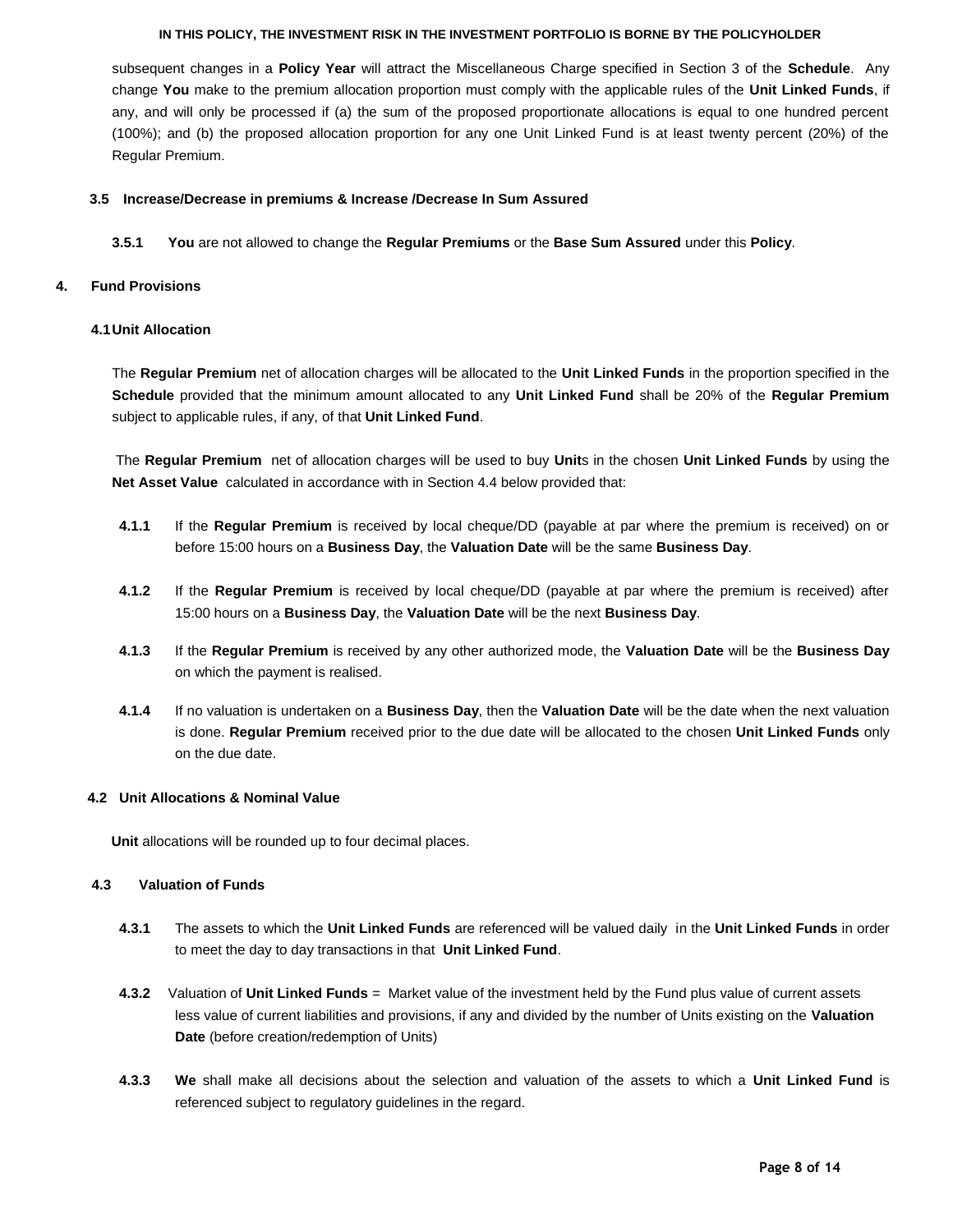- **4.3.4** The **Unit Linked Fund** value will be calculated using the **Net Asset Value** on the correspoding **Valuation Date** falling on or immediately after the **Relevant Date**. If a request/notice is received:
	- **4.3.4.1** On or before 15:00 hours on a **Business Day**, the **Valuation Date** will be the same **Business Day**;
	- **4.3.4.2** After 15:00 hours on a **Business Day**, the **Valuation Date** will be the next **Business Day**.
- **4.3.5** If no valuation is undertaken on a **Business Day**, then the **Valuation Date** will be the date when the next valuation is done.
- **4.3.6 We** may change these rules by sending **You** 15 days prior written notice.

## **4.4 Calculation of Net Asset Value**

**We** will calculate the **Net Asset Value** in accordance with the following formula:

(Market/Fair value of investments +/- Expenses incurred + Current Assets + Accrued Income - Current Liabilities and Provisions – Fund Management Charge) / (Number of outstanding **Units** under the relevant **Unit Linked Fund**)

The **Net Asset Value** will be rounded up to four decimal places.

## **4.5 Systematic Transfer Option:**

**You** may choose to apply the **Systematic Transfer Option** at the inception of the **Policy** or any time during the **Policy Term** if **You** provided that the **Regular Premium** is due in annual mode. If **You** wish to apply the **Systematic Transfer Option** during the **Policy Term**, then **You** shall give **Us** written notice at least 30 days before the **Policy Anniversary** on which **You** propose that the **Systematic Transfer Option** be applied**.** This option will be applied as specified below:

- (i) If the **Systematic Transfer Option** is chosen to be applied from the **Date of Commencement**, the **Regular Premium** allocation percentage in Protector II Fund should be at least 50% of the Annualized Premiums paid.
- (ii) The Units in the Protector II Fund will be automatically switched to the Flexi Cap Fund at the end of every calendar month in the following manner

| Month1              | 1/12 of the Units available at the end of Month1  |
|---------------------|---------------------------------------------------|
| Month <sub>2</sub>  | 1/11 of the Units available at the end of Month2  |
|                     |                                                   |
| Month <sub>5</sub>  | 1/8 of the Units available at the end of Month5   |
|                     |                                                   |
| Month <sub>11</sub> | 1/2 of the Units available at the end of Month11  |
|                     |                                                   |
| Month <sub>12</sub> | Balance Units available at the end of the Month12 |

(iii) The **Systematic Transfer Option** will be automatically discontinued if the **Policy** becomes a **Discontinued Policy** or if the **Regular Premium** payment mode is changed to any mode other than annual mode.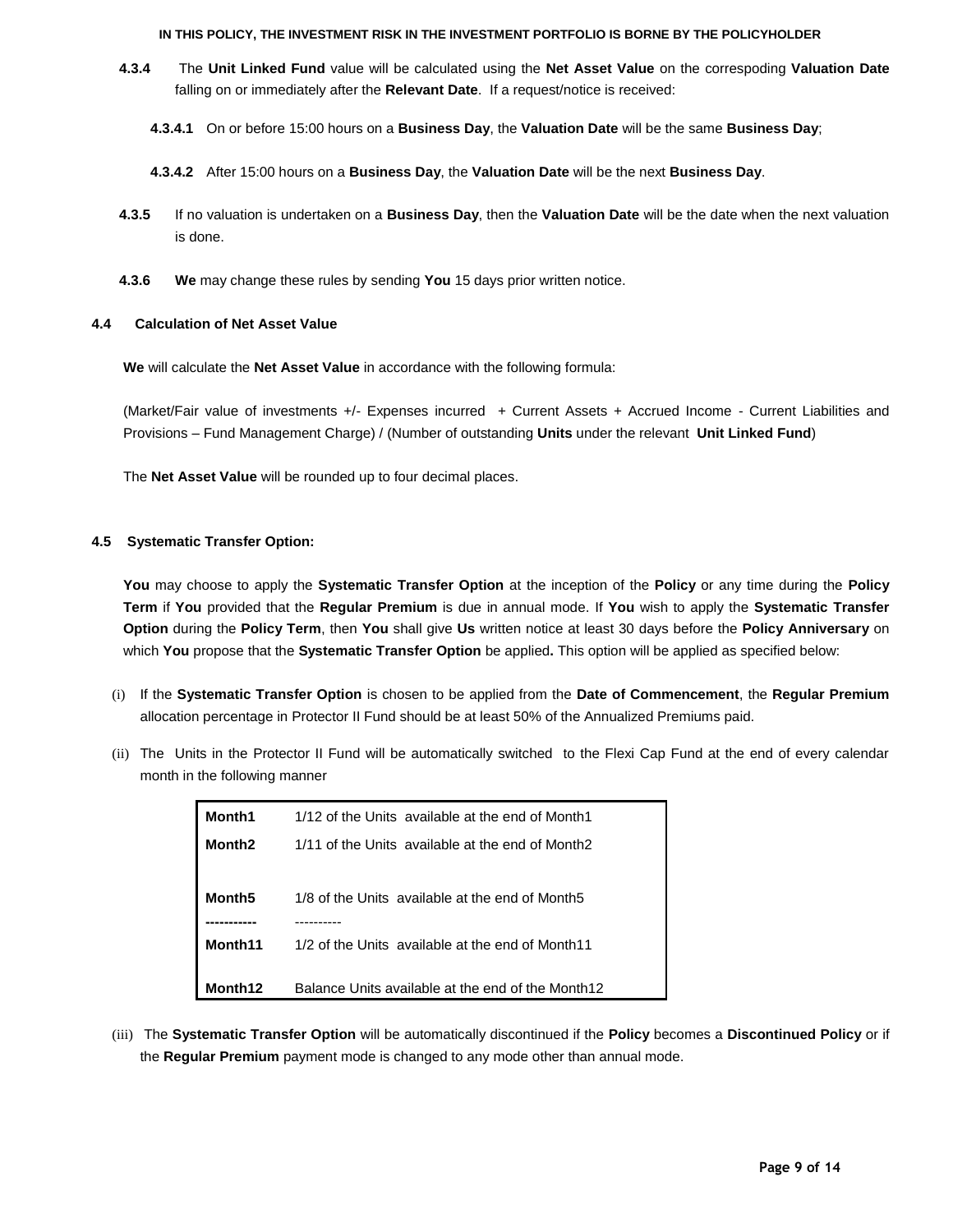#### **4.6 Switches between Unit Linked Funds**

- **4.6.1** If the **Policy** is in force, **You** may give **Us** a written request to switch between the existing investments in **Unit Linked Funds** provided that:
	- **4.6.1.1** The proposed switch is in accordance with the rules applicable to the **Unit Linked Funds**;
	- **4.6.1.2** The first 4 switches in any **Policy Year** will be free of any charges. All subsequent switches in that **Policy Year** will be subject to the applicable charges specified in Section 3 of the **Schedule**.
	- **4.6.1.3** All request for switches made through **Our** online **Policy** Portal will be free of any charges.
	- **4.6.1.4** The minimum amount for any proposed switch is Rs.5,000.
	- **4.6.1.5 We** shall not approve of the request for a switch if, if the Systematic Transfer Option is in force under the **Policy**.

## **4.7 Changes in existing Unit Linked Fund**

- **4.7.1 We** may at **Our** sole and absolute discretion establish a new **Unit Linked Fund** or close any of the existing **Unit Linked Funds** specified in Section 2 of the **Schedule** with the prior approval of the Insurance Regulatory and Development Authority.
- **4.7.2 We** will send **You** at least 4 weeks prior written notice of the **Unit Linked Fund** closure date**.** If **You** have not informed **Us** in writing before the closure date of another **Unit Linked Fund** to which the closing fund value is to be switched, then **We** will automatically switch the fund value to the **Unit Linked Fund** which offers the highest proportion of investment in Government Securities. **We** will not charge any switching fee for any such **Unit Linked Fund** closure.

#### **4.8 Change to Term and Conditions**

- **4.8.1 We** may change these terms and conditions, the rules for the **Unit Linked Funds** and the benefits conferred by the **Policy** if there is a change in the law, legislation or taxation affecting **Us** or the **Unit Linked Funds** or the **Policy**, or if there is a change in circumstances which makes it impossible or impracticable for **Us** to follow these terms and conditions. Changes will be made with the prior approval of the Insurance Regulatory and Development Authority.
- **4.8.2 We** will send **You** notice of any changes to the terms and conditions, rules for the **Unit Linked Funds** and benefits within four weeks from the date of effecting such changes. If **You** do not agree with the changes and do not give **Us** written notice of **Your** disagreement within four weeks of **Our** notice of the change, it will be deemed that **You** have accepted the change. If **We** receive notice of **Your** objection within 4 weeks of **Our** notice of the change, **You** may surrender the **Policy** and no surrender charges will be levied upon such surrender.

## **5 Ownership Provisions**

## **5.1 Nomination & Assignment**

- **5.1.1 Nomination** is not allowed under this **Policy**
- **5.1.2 Assignment** is not allowed under this **Policy**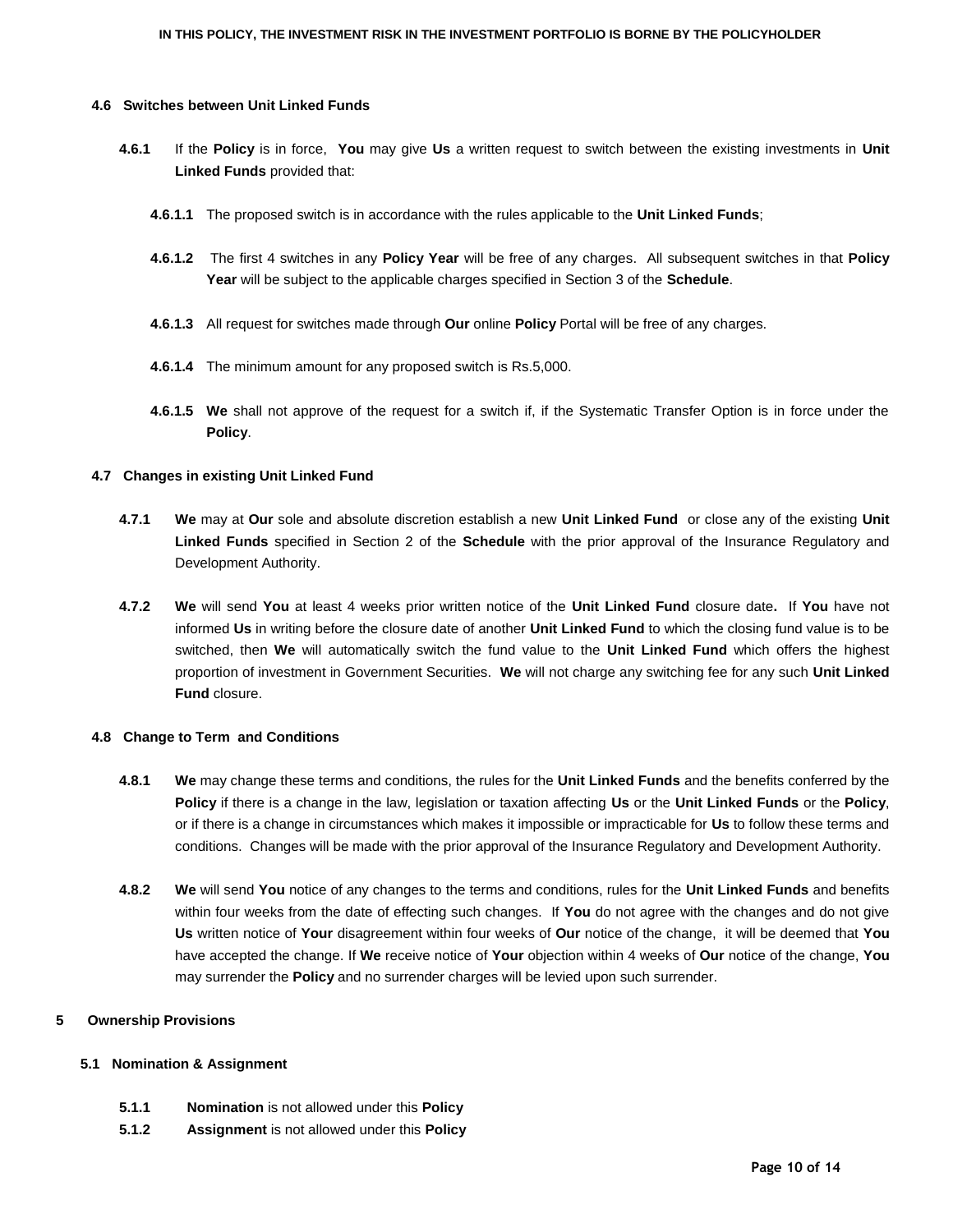### **6 Termination of Policy**

The **Policy** will be immediately and automatically terminated on the occurrence of the earliest of the following:

- a) The date of confirmation by **Us** of the termination of the **Policy** under Section 3.3; or
- b) **Date of Maturity**; or
- c) The date of surrender of the **Policy**; or
- d) If the **Regular Fund Value** becomes equal to 200% of the **Annualized Premium,** if the **Policy** has completed at least 5 **Policy Years**.

### **7 General Provisions**

- **7.1 Free Look Period: You** may cancel the **Policy** by giving Us a signed written notice within 15 days of receiving the **Policy** stating the reasons for **Your** objection and **We** will pay an amount equal to non-allocated premiums plus charges levied through cancellation of **Units** plus the **Regular Premium Fund Value** at the date of cancellation subject to deduction of stamp duty and proportionate risk premium for the period of cover.
- **7.2 Taxation:** Any tax benefits under the **Policy** shall be in accordance with the prevailing laws relating to taxation in India and any amendments thereto from time to time. We reserve the right to deduct, charge or recover taxes or applicable duties in accordance with applicable law from any payments received or made under or in relation to the **Policy**.
- **7.3 Suicide:** If the **Insured** commits suicide whilst sane or insane within 1 year from the latest of the **Date of Issue** or the **Date of Commencement** or the date of the last reinstatement, **Our** liability to make any payment under this **Policy** shall be limited to the **Regular Premium Fund Value** as on the **Relevant Date**
- **7.4 Currency & place of payment:** All amounts payable either to or by **Us** under the **Policy** will be paid in the currency shown in Section 1 of the **Schedule**. Such amounts will be paid by a negotiable bank draft or cheque drawn on a bank in the country in which the currency of this **Policy** is denominated.
- **7.5 Disclosure:** This **Policy** has been issued based on **Your** representation that **You** have made full and accurate disclosures of all material facts and circumstances and that **You** have not misrepresented or suppressed any material facts or circumstances. If it comes to **Our** knowledge that **You** have misrepresented or suppressed any material facts and circumstances **We** shall reserve the right to take such action, as **We** deem appropriate including the cancellation of the **Policy** and forfeiture of the **Regular Premium** received. If **You** or anyone acting for **You** or at **Your** direction or with **Your** knowledge makes or advances any claim knowing it to be false, fraudulent or dishonest in any respect, then this **Policy** will be void and any payments due to **You** or made by **You** will be forfeited.
- **7.6 Proof of Age**: Subject to Section 45 of the Insurance Act 1938, if the actual age of the **Insured** differs from the **Age** stated in the **Application** then:
	- **7.6.1** If the **Insured**"s actual age is higher than **Age** stated in the **Application**, then the accumulated difference between the **Mortality Charges** applied and applicable to the actual age will be paid to **Us** from the **Date of Commencement** with interest at such rate and in such manner as **We** charge for the late payment of **Regular Premium**. The difference so paid will not be used to buy **Unit**s. If such difference and interest is not paid within 30 days of it being requested, **We** are hereby authorized to recover the same by the cancellation of **Unit**s.
	- **7.6.2** If the **Insured**"s actual age is lower than **Age** stated in the **Application**, the **Mortality Charges** shall be altered corresponding to the actual age from the **Date of Commencement** and **We** may, at **Our** discretion, refund without interest the accumulated difference between the corrected **Mortality Charges** and the original **Mortality Charges.**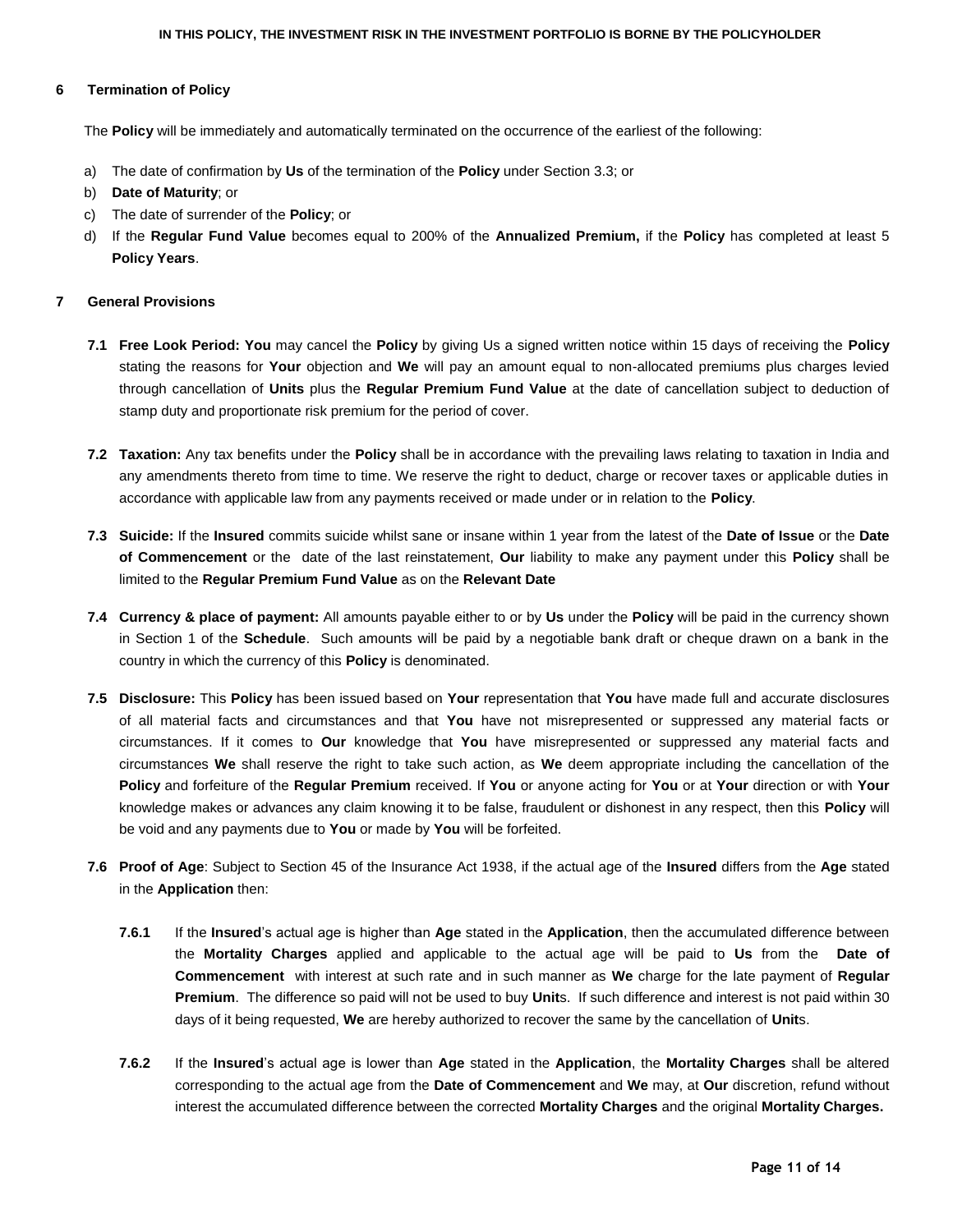**7.6.3** If the **Insured**"s actual age is such that it would have made him ineligible for this **Policy**, then **We** may at **Our** option cancel the **Policy** and refund the **Regular Premium Fund Value** after deduction of **the** Discontinuance Charges specified in the **Schedule**.

# **7.7 Claims Procedure**

- **7.7.1** It is a condition precedent to **Our** liability under this **Policy** that **We** have received all of the following information and documentation and any other information or documentation **We** request, including but not limited to:
	- The original **Policy** document.  $\bullet$
	- **Our** claim forms duly completed**.**
	- The official death certificate issued by a competent governmental authority.  $\bullet$
	- First Information Report, police inquest report and a post-mortem report if death is due to any unnatural cause.
	- Proof of title to the **Policy** where applicable
	- **Beneficiary**/legal heir identification and address proof.
- **7.7.2 We** will not be obliged to make any payment of the **Maturity Benefit** unless and until **We** have re**ceived** all of the information and documentation **We** request, including but not limited to
	- The **Policy** document
	- The discharge voucher as prescribed by **Us**  $\bullet$

In the event of there being a delay in intimation of a claim to **Us**, due to reasons beyond **Your**/Claimant's control, We may condone such delay on merits.

- **7.8 Loss of the Policy document**: If the **Policy** is lost or destroyed, **You** may make a written request for a duplicate **Policy** which **We** will issue duly endorsed to show that it is in place of the original document, provided that **We** receive the fee **We** prescribe for issuing the duplicate **Policy**. Upon the issue of a duplicate **Policy**, the original will cease to have any legal force or effect. **You** agree that **You** will indemnify and hold **Us** free and harmless from and against any claims or demands which may arise under or in relation to the original **Policy** document.
- **7.9 Policyholder"s Rights**; To exercise **Your** rights or options, under this **Policy**, **You** should follow the procedures stated in this **Policy**. If **You** want to request a change in payment mode, pay **Top-Up Premium**, change **Your Beneficiary**, change an address or exercise any other options under the **Policy**, **You** shall do so only using the forms prescribed for each purpose which are available with **Your** Financial Advisor or from **Our** local office.
- **7.10 Travel, Residence and Occupation**: This **Policy** does not impose any restrictions as to travel, residence or occupation, except as otherwise provided in any special provisions to this **Policy** or notified by local governments for travel advisory risks.
- **7.11 Governing Law &Jurisdiction**: The terms and conditions of the **Policy** shall be governed by and be interpreted in accordance with Indian law and all disputes or differences arising under or in relation to the **Policy** shall be subject to the sole and exclusive jurisdiction of the courts situated in Bangalore.
- **7.12 Address for Communication**: All notices and communications in respect of this **Policy** shall be addressed to **Us** at the following address:

**MetLife India Insurance Company Limited Registered Office, "Brigade Seshamahal" 5, Vani Vilas Road, Basavanagudi, Bangalore – 560 004.**

## **7.13 Grievance Redressal Mechanism**

In case **You** have any complaint /grievance, **You** may approach any of our following touch points: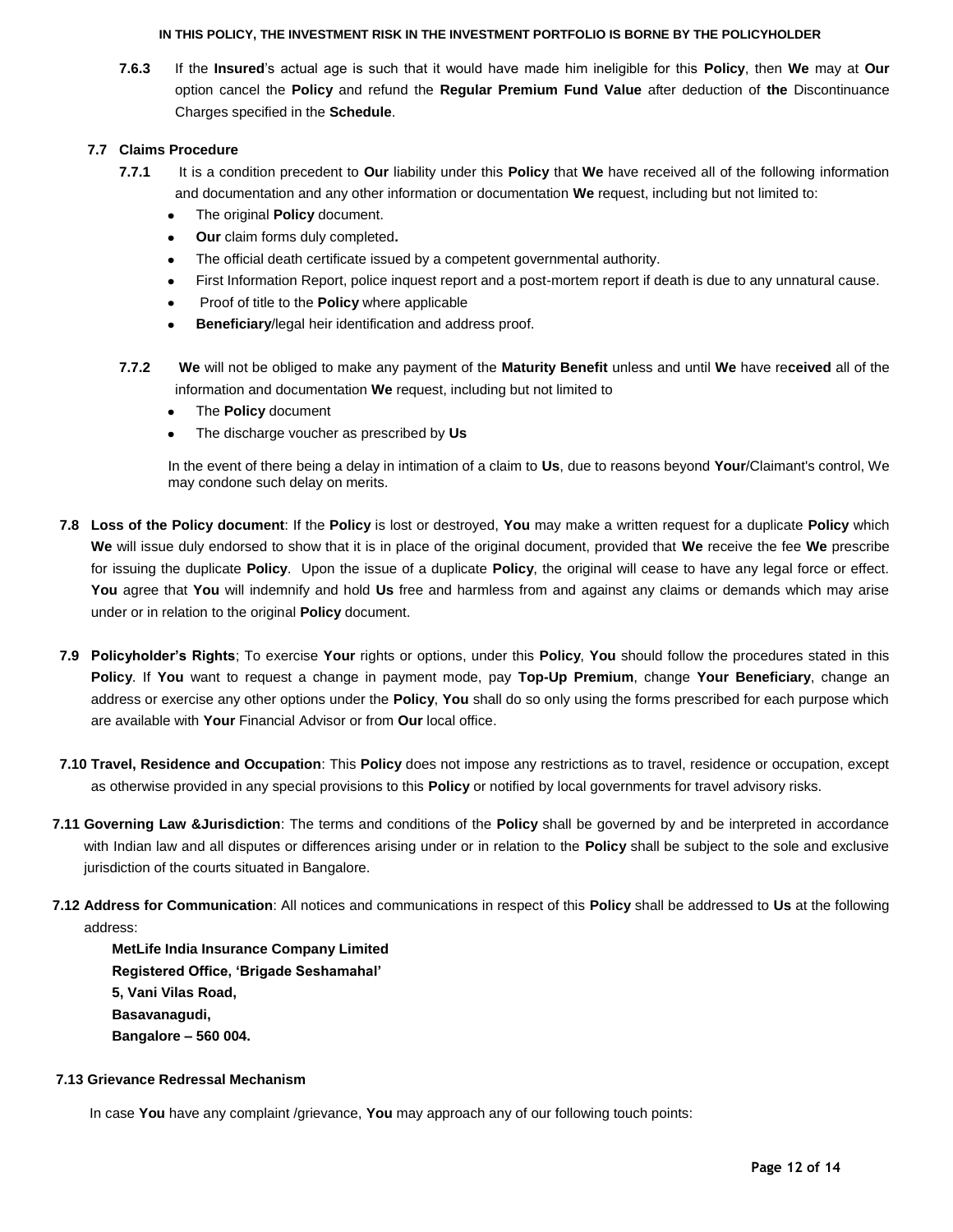

Call **1800-425-69-69** (Toll free) or **080-26502244** or Fax 080 41506969

Email us at **India\_GrievanceCell@metlife.co.in** 

write to **"Customer Service Department"**, MetLife India Insurance Co Ltd, Brigade Seshmahal,5, Vani Vilas Road, Basavangudi, Bangalore-560004, India

Visit our website [www.metlife.co.in](http://www.metlife.co.in/)

Visit our nearest MetLife branch across the country

In case **You** are not satisfied with the resolution provided by the above touch points,

**You** can write to **Our Grievance Redressal Officer** at GRO@metlife.co.in or send a letter to the Registered Office "MetLife India Insurance Co Ltd, Brigade Seshmahal,5, Vani Vilas Road, Basavangudi, Bangalore-560004, India"

Please address **Your** queries or complaints to the Customer Services Department, and **Your** grievances to the Grievance Redressal Officer, who are authorized to review **Your** queries or complaints or grievances and address the same. Please note that only an officer duly authorized by **Us** has the authority to resolve **Your** complaints and grievances. **We** shall in no way be responsible, or liable, or bound by, any replies or communications or undertakings, given by or received from, any financial advisor or any employee who was involved in selling **You** this **Policy**.

7.14In case **You** are not satisfied with the decision of the above office, or have not received any response within 10 days, **You** may contact the following official of the Insurance Regulatory and Development Authority for resolution:

**Grievance cell (Complaint against Life insurer) Insurance Regulatory and Development Authority Parishrama Bhawanam, 5-9-58/B, Basheerbagh, Hyderabad – 500 004. Toll Free: 155255 E-mail[: lifecomplaints@irda.gov.in](mailto:lifecomplaints@irda.gov.in)**

7.15In case **You** are not satisfied with the decision/resolution of **Our** company, **You** may approach the Insurance Ombudsman at the address enclosed as Annexure A, if **Your** grievance pertains to:

- Insurance claim that has been rejected or dispute of a claim on legal construction of the **Policy**
- Delay in settlement of claim
- Dispute with regard to premium
- Non-receipt of **Your Policy** document

The complaint should be made in writing duly signed by the complainant, **Beneficiary** or by his legal heirs with full details of the complaint and the contact information of complainant

7.16As per provision 13(3)of the Redress of Public Grievances Rules 1998, the complaint to the Ombudsman can be made:

- Only if the grievance has been rejected by the Grievance Redress Machinery of the Insurer
- Within a period of one year from the date of rejection by the insurer
- If it is not simultaneously under any litigation.

## 7.17**Section 45 of the Insurance Act 1938**

No **Policy** of life insurance effected before the commencement of this Act shall after the expiry of two years from the date of commencement of this Act and no **Policy** of life insurance effected after the coming into force of this Act shall after the expiry of two years from the date on which it was effected, be called in question by an insurer on the ground that a statement made in the